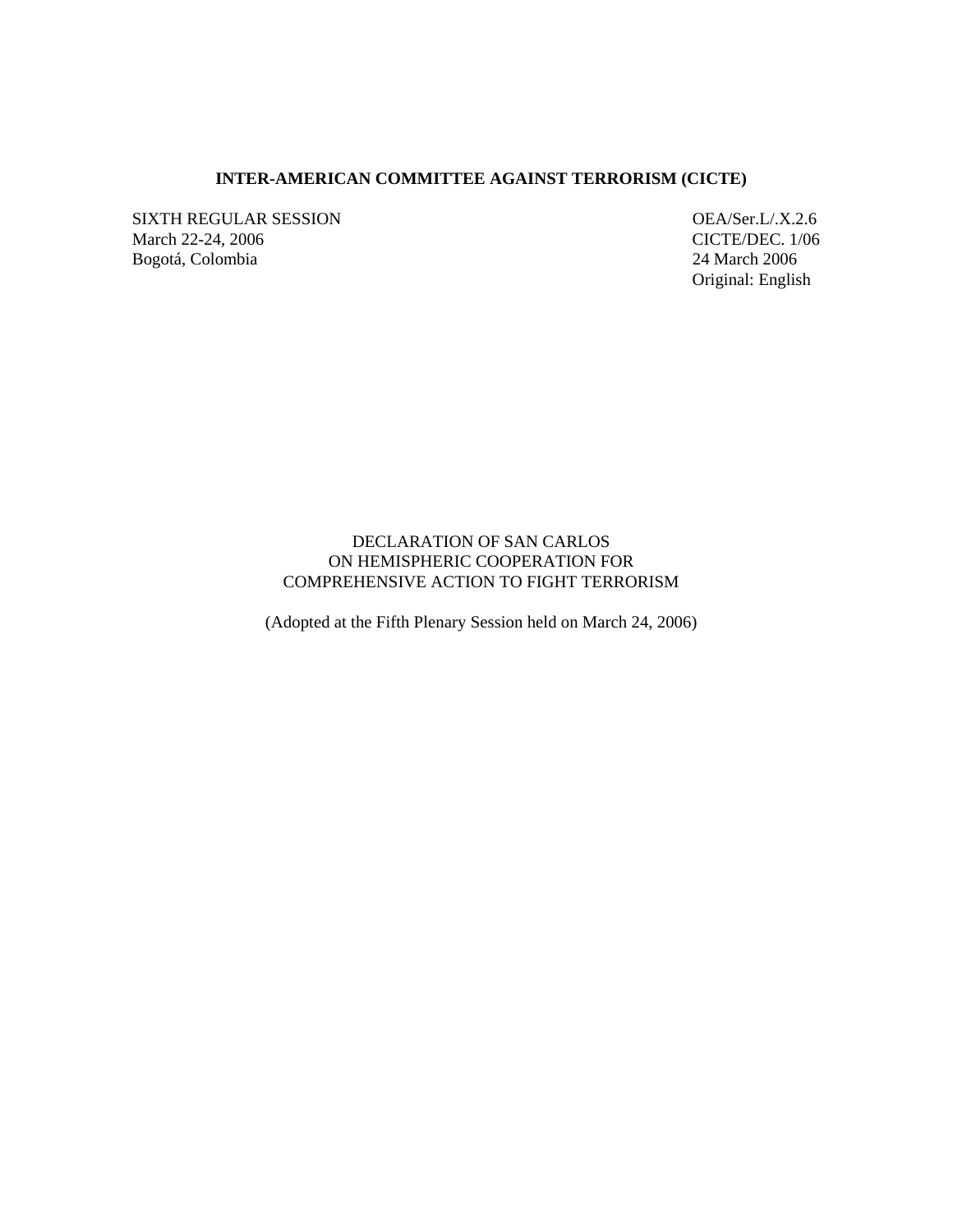# DECLARATION OF SAN CARLOS ON HEMISPHERIC COOPERATION FOR COMPREHENSIVE ACTION TO FIGHT TERRORISM

(Adopted at the Fifth Plenary Session held on March 24, 2006)

 The member states of the Inter-American Committee against Terrorism (CICTE) of the Organization of American States (OAS), meeting at the Sixth Regular Session, in Bogotá, Colombia, from March 22 to 24, 2006,

 REAFFIRMING that terrorism in all its forms and manifestations, whatever its origin or motivation, has no justification whatsoever, affects the full enjoyment and exercise of human rights, and constitutes a grave threat to international peace and security, democratic institutions, and the values enshrined in the OAS Charter, the Inter-American Democratic Charter, and other regional and international instruments;

 TAKING INTO ACCOUNT that the fight against terrorism takes place within a framework of respect for all the principles enshrined in the Charter of the United Nations and the Charter of the Organization of American States;

 EMPHASIZING that, in accordance with OAS Permanent Council resolution CP/RES. 837 (1354/03), no democratic state can remain indifferent to the clear threat terrorism poses to democratic institutions and freedoms;

 REAFFIRMING resolutions AG/RES. 2137 (XXXV-O/05) and AG/RES. 2146 (XXXV-O/05) of the General Assembly of the Organization of American States;

 REITERATING their commitment to prevent, combat, and eliminate acts of terrorism and the financing of such acts through the broadest cooperation possible, in full compliance with their obligations under national and international law, including international human rights law, international humanitarian law, and international refugee law;

 REAFFIRMING that the threat of terrorism is exacerbated by connections between terrorism and illicit drug trafficking, illicit trafficking in arms, money laundering, and other forms of transnational organized crime and that the resulting alliances and benefits derived from those connections are or can be used to support and finance terrorist activities;  $\frac{1}{1}$  $\frac{1}{1}$  $\frac{1}{1}$ 

<span id="page-1-0"></span><sup>1</sup> The Bolivarian Republic of Venezuela cannot support the wording of the seventh preambular paragraph, which is geared toward pointing out a direct and permanent connection between terrorism and transnational organized crime, as that entails a repudiation of the norms of due process and the presumption of innocence—universally recognized principles in the area of human rights.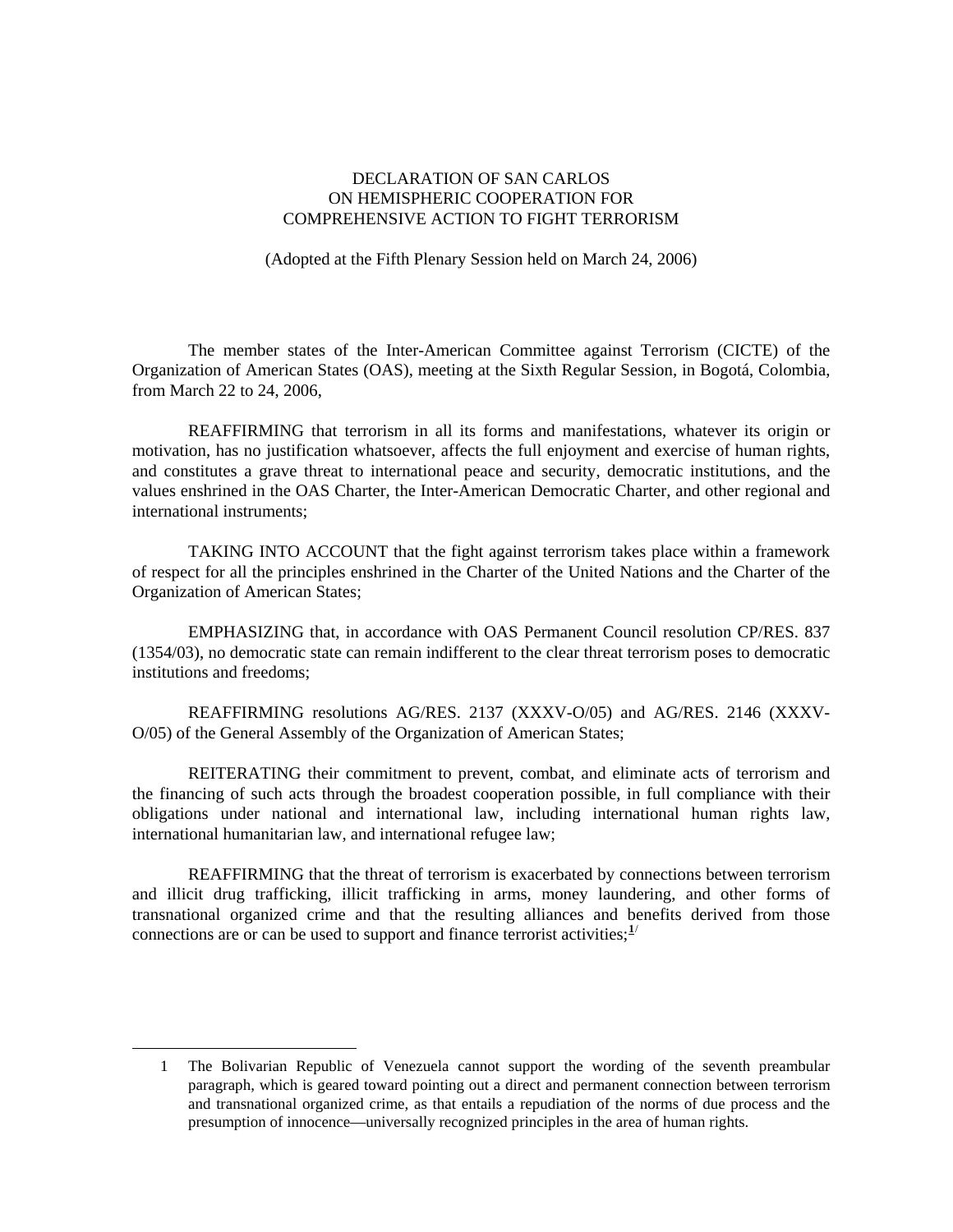RECOGNIZING that the activities of transnational organized crime can be used by terrorist groups to finance and facilitate their criminal activities;

 AFFIRMING that the fight against terrorism calls for the broadest possible levels of cooperation among the member states, as well as coordination among international and regional organizations to prevent, punish, and eliminate terrorism in all its aspects;

 EMPHASIZING that it is important for the member states of the Organization of American States to sign, ratify, implement, and continue implementing, as appropriate, the Inter-American Convention against Terrorism, as well as pertinent regional and international conventions and protocols, including the 13 international conventions and protocols<sup>[2](#page-2-0)/</sup> and United Nations Security Council resolutions 1373 (2001) and 1624 (2004), in order to find, deny safe haven to, and bring to justice, on the basis of the principle of extradite or prosecute, any person who supports, facilitates, participates, or attempts to participate in the financing, planning, preparation, or commission of terrorist acts or provides safe havens;

 RECALLING that, in the Declaration of Port-of-Spain on Strengthening Cooperation on Strategies to Sustain and Advance the Hemispheric Fight against Terrorism, the member states expressed their intention to continue exploring new strategies for multilateral cooperation among them, in order to improve their capacity to promote and sustain the fight against terrorism and promote early detection capabilities and to prevent the transit, presence, and activities of terrorist organizations in the Hemisphere;

 RECALLING ALSO that in the Declaration of Port-of-Spain the member states acknowledged the need to identify and fight emerging terrorist threats, regardless of their origin and motivation;

 POINTING OUT that in the Declaration of Port-of-Spain the member states affirmed their commitment to intensify efforts to disrupt the capacity of terrorist networks to threaten the ability of individuals to travel and move safely between and recreate in member states, by strengthening the coordination and provision of technical assistance, when requested, in the establishment and implementation of and compliance with security standards and practices, including those related to tourist and recreational facilities;

 INDICATING that in the Declaration of Port-of-Spain the member states recognized the need to evaluate the effectiveness of current counterterrorist policies and practices, including those related to border controls, transportation security, and terrorist financing, implemented at the national, subregional, and regional levels;

 NOTING the importance of fostering collaboration between the CICTE Secretariat and pertinent international and regional agencies; and

<span id="page-2-0"></span>2 See Appendix.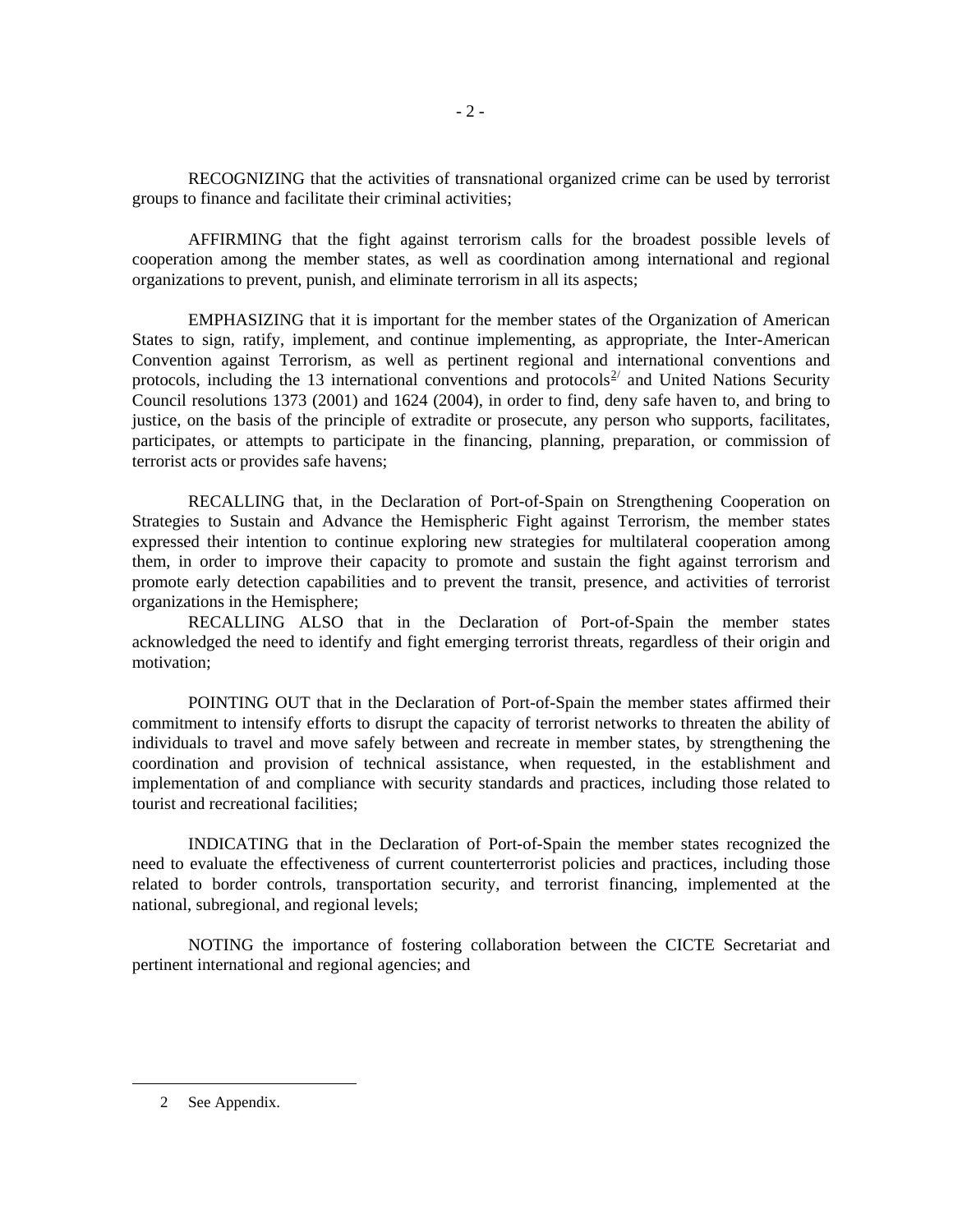RECOGNIZING the need to strengthen the CICTE Secretariat and provide it with the necessary human and financial resources to ensure its institutional operations, continuity in its endeavors, and fulfillment of the programs and activities contained in the CICTE Work Plan,

#### DECLARE:

### **1. GENERAL PRINCIPLES**

- a. Their most vehement condemnation of terrorism, in all its forms and manifestations, as they consider it criminal and unjustifiable under any circumstances, regardless of where and by whom it is committed, and because it constitutes a serious threat to international peace and security and to the democracy, stability, and prosperity of the countries of the region.
- b. Their conviction that the threat should be addressed with the full participation of the states through effective international, regional, and subregional cooperation.
- c. In a spirit of joint effort and cooperation, it is incumbent upon the member states to work together on preventing, combating, and fully and effectively eliminating terrorism, and to seek to enhance international cooperation in areas including extradition and mutual legal assistance.
- d. Their strongest affirmation to prevent the movement of terrorists or terrorist groups by effective border controls and controls on the issuance of identity papers and travel documents, and through measures for preventing the counterfeiting, forgery, or fraudulent use of identity papers and travel documents.
- e. The need to address terrorism through ongoing cooperation, with full respect for their obligations under international law, including international human rights law, international humanitarian law, and international refugee law.
- f. The commitment to address terrorism on the basis of the principles of the sovereign equality and territorial integrity of states.

### **2. INTERNATIONAL COOPERATION**

a. The urgent need to adopt measures to strengthen international cooperation mechanisms, especially at the hemispheric level, and the exchange of information, including financial intelligence information, in accordance with domestic law, in order to find, deny safe haven to, and bring to justice, on the basis of the principle of extradite or prosecute, any person who supports, facilitates, participates, or attempts to participate in the financing, planning, preparation, or commission of terrorist acts or provides safe havens.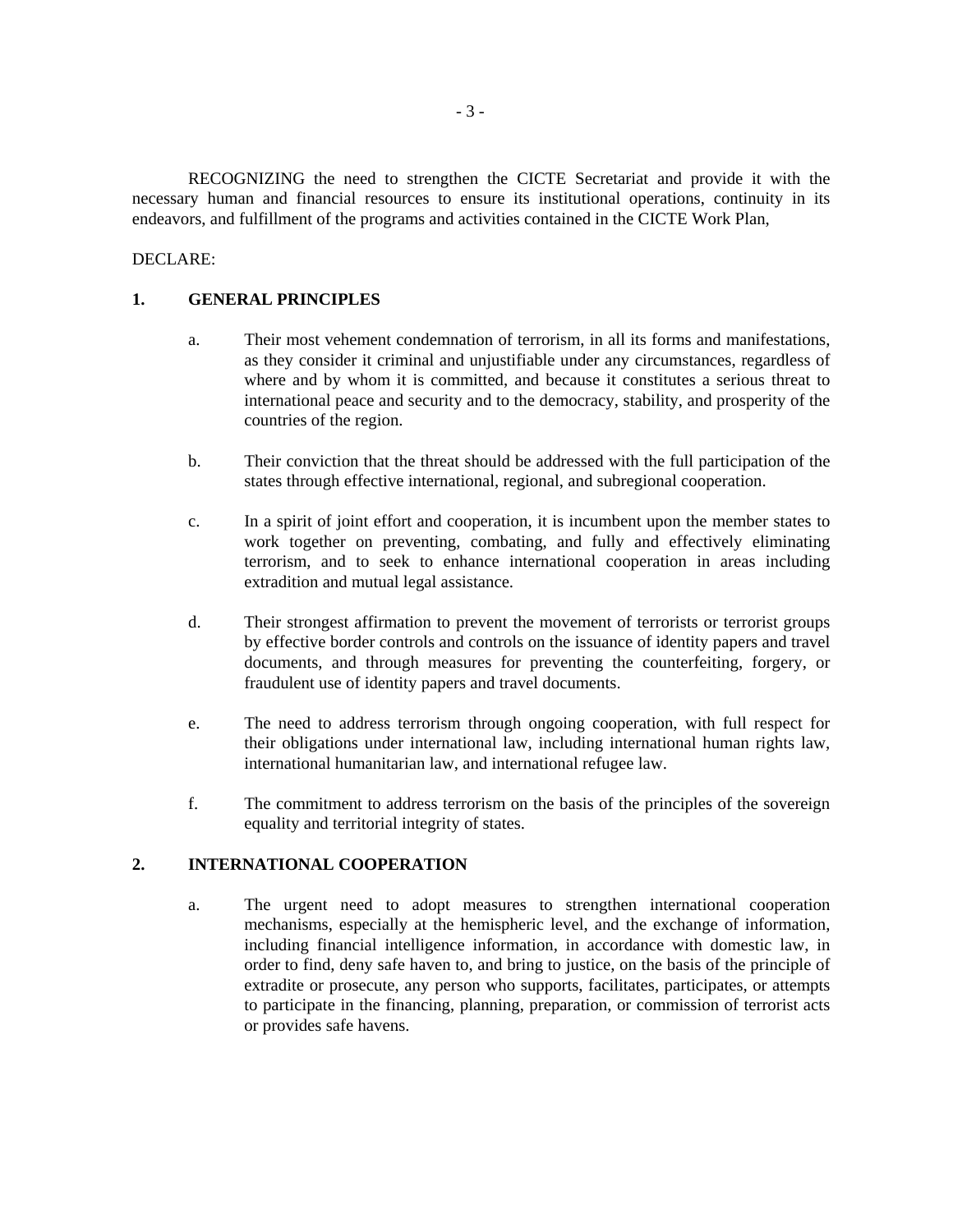- b. The need for member states to prohibit their nationals or any person or entity within their territories from willfully providing, collecting, or making available funds, financial resources, or any other economic resources for the benefit of persons or groups that commit, attempt to commit, facilitate, or participate in the commission of terrorist acts, and to punish them for doing so.
- c. The need to consider developing and implementing legislation on new mechanisms that will allow the pursuit of bilateral and multilateral initiatives which contribute to the fight against terrorism, without prejudice to and in harmony with the development of hemispheric trade and safe transportation policy.
- d. The importance of preventing the movement of terrorists or terrorist groups through the territories of member states, or between member states and other states, by effective border controls and controls on the issuance of identity papers and travel documents, and through measures for preventing counterfeiting, forgery, or fraudulent use of identity papers and travel documents.
- e. The urgent need to strengthen and render more effective the present hemispheric measures and mechanisms for cooperation to prevent, combat, and eliminate acts of terrorism, through periodic updating of those measures and better access to sources of technical and financial assistance for institution-building.
- f. The importance of ensuring that the strengthening of cooperation among OAS member states in the fight against terrorism does not hamper the capacity of states to grow and develop, enhance democratic governance, and promote trade and more extensive and stronger integration among states.

## **3. LEGISLATIVE MEASURES**

- a. The need, in the context of fighting the financing of terrorism, for member states to strengthen their legislative measures against money laundering; illicit drug tracking; illicit trafficking in arms, ammunition, and explosives; kidnapping; and other manifestations of organized crime, and, in keeping with their domestic laws and applicable treaties, to facilitate international cooperation and legal assistance in order to detect, freeze, and confiscate the funds that finance terrorism.
- b. The need for member states, in implementing United Nations Security Council resolution 1373 (2001), to strengthen and modernize their legislative measures and international cooperation mechanisms with a view to freezing without delay funds and other financial assets or economic resources of any persons who commit, or attempt to commit, terrorist acts or who participate in or facilitate the commission of terrorist acts; of entities owned or controlled directly or indirectly by such persons; and of persons and entities acting on behalf or at the direction of such persons and entities, including funds derived or generated from property owned or controlled directly or indirectly by such persons and associated persons and entities.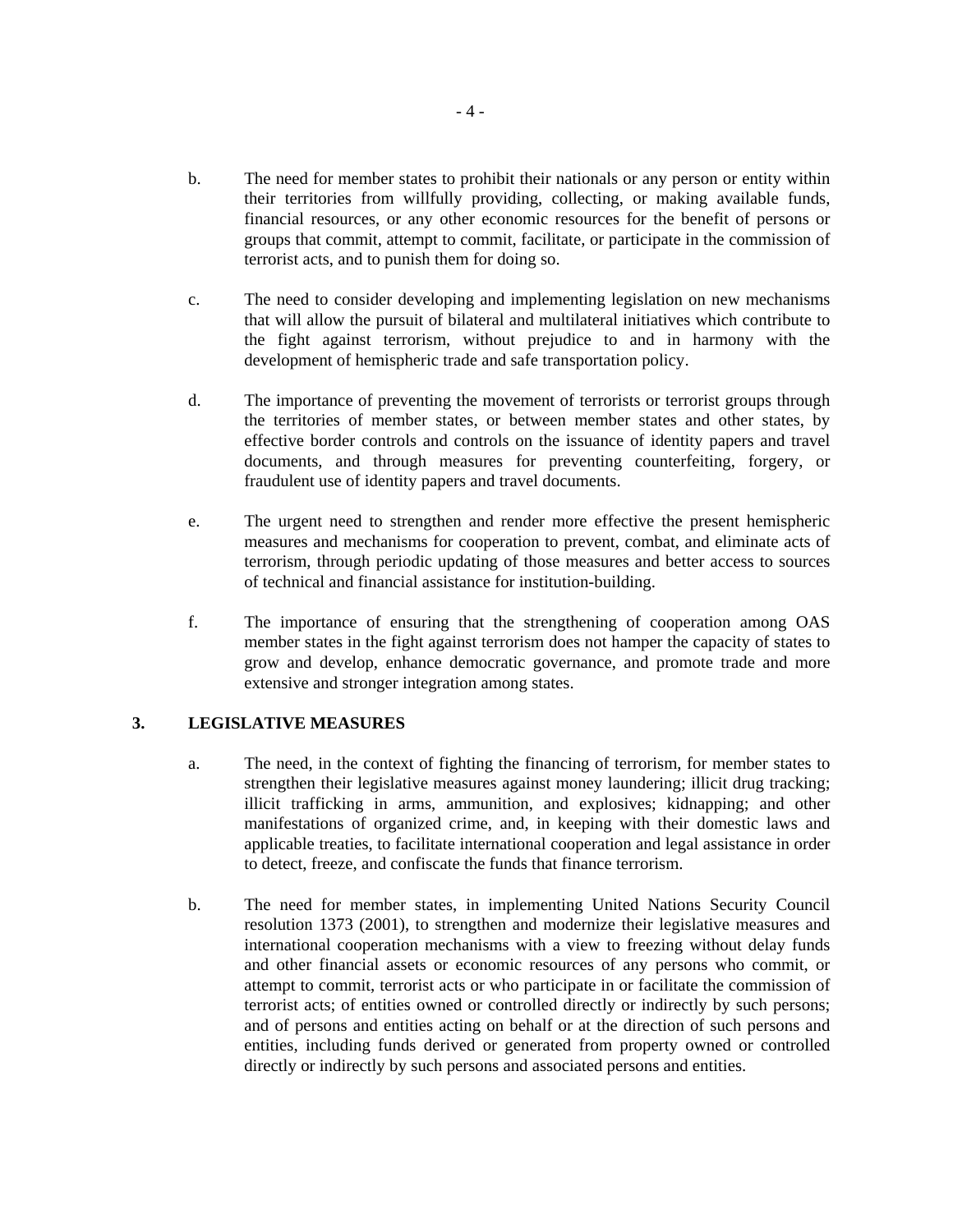- c. The need for member states to strengthen their legislative measures and international cooperation mechanisms, in accordance with applicable international law, with a view to preventing and combating the diverse manifestations of transnational organized crime and domestic crime and thus preventing the possibility of terrorist groups amassing or being able to amass capital to finance their operations with the proceeds of those criminal activities. In this regard, they reaffirm their commitment to participate actively in the work of the Special Committee on Transnational Organized Crime.
- d. The importance for member states to punish with appropriate and proportionate penalties any person or entity that intentionally provides, collects, or makes available funds, financial resources, or any other assistance to benefit persons or groups who commit, attempt to commit, facilitate, or participate in the commission of terrorist acts, and for member states to define such acts as specific and separate crimes.
- e. The importance of developing national legislation to preclude and prevent terrorists from finding safe haven in the territory of member states or using such territories as transit zones.
- f. The need for member states that have not yet done so to sign, ratify, or accede to and effectively implement the Inter-American Convention against Terrorism, as well as the 1[3](#page-5-0) international conventions and protocols related to terrorism, $\frac{3}{2}$  and resolutions of the United Nations Security Council, in particular resolutions 1267 (1999), 1373 (2001), 1540 (2004), 1566 (2004), 1617 (2005), and 1624 (2005).
- g. Their readiness to extend to each other the broadest and swiftest legal assistance possible, in accordance with Article 9 of the Inter-American Convention against Terrorism and applicable multilateral and bilateral agreements, to facilitate the prosecution and, if appropriate, and in accordance with domestic law of each state, the extradition of any person who supports, facilitates, participates, or attempts to participate in the financing, planning, preparation, or commission of terrorist acts or provides safe havens.
- h. The need for member states that have not yet done so, to consider signing, ratifying, or acceding to, as the case may be, and to effectively implement the Inter-American Convention against the Illicit Manufacturing of and Trafficking in Firearms, Ammunition, Explosives, and Other Related Materials (CIFTA).
- i. Their commitment to effectively implement the International Ship and Port Security (ISPS) Code, which is binding upon the contracting states of the International Maritime Organization (IMO), taking into account the vast resources that this calls for, so as to channel cooperation and technical assistance among member states to facilitate the implementation of these new international measures and strengthen their capacity to detect and deal with maritime security risks.

<span id="page-5-0"></span><sup>3.</sup> See Appendix.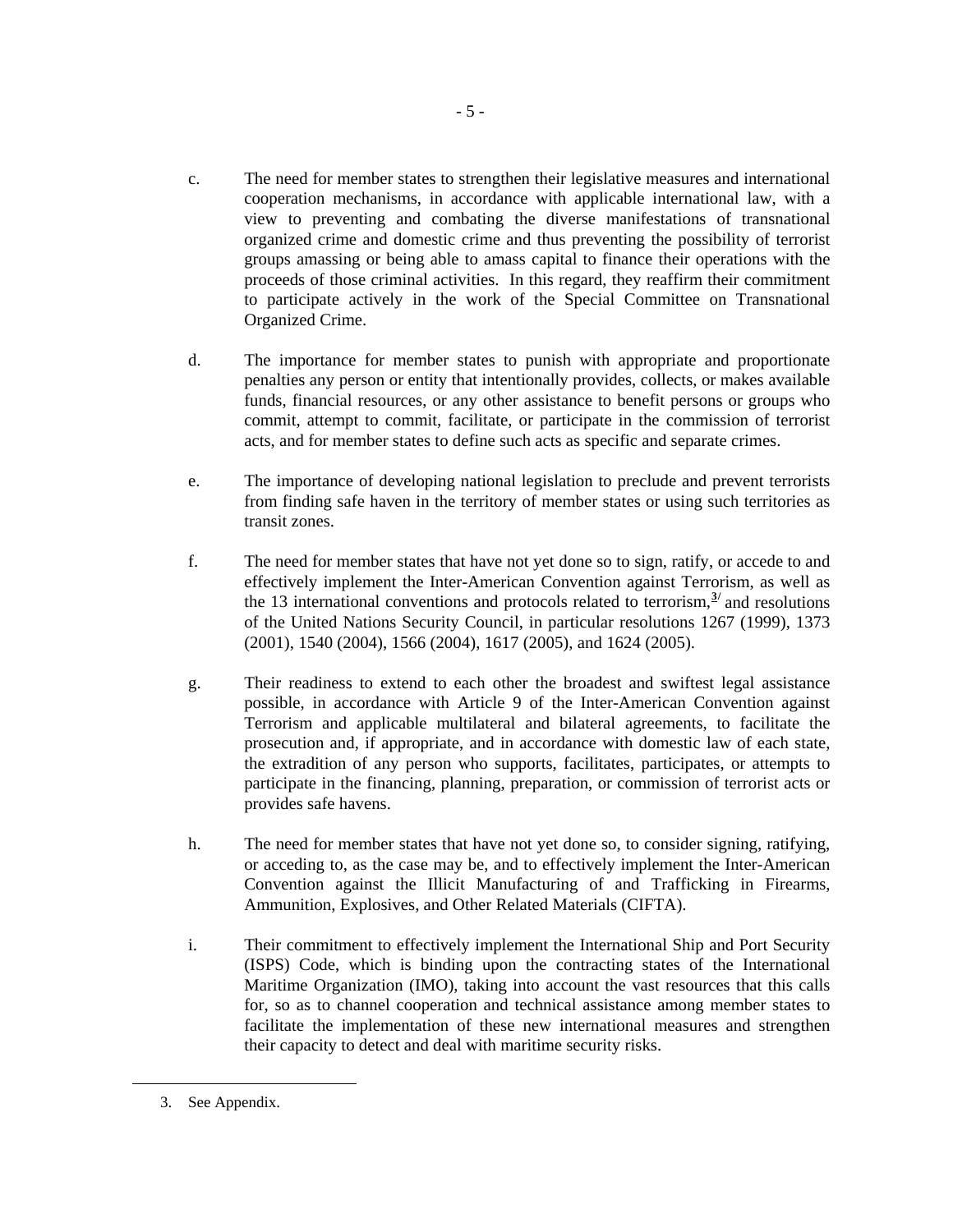- j. Their determination to comply effectively with Annex 17 of the 1944 Chicago Convention, "Safeguarding International Civil Aviation against Acts of Unlawful Interference," of the International Civil Aviation Organization (ICAO), so as to channel cooperation and technical assistance among member states to facilitate the implementation of these new international measures and strengthen their capacity to detect and deal with aviation security risks.
- k. The need to cooperate on border transit control in keeping with the legal and administrative systems of member states, aimed at preventing, combating, and eliminating terrorist acts throughout the Hemisphere, without prejudice to applicable commitments in relation to the free movement of people, increased trade, economic integration, and development.
- l. The need for member states to implement the 40 plus 9 recommendations of the FATF on money laundering and financing of terrorism.

# **4. EMERGING THREATS**

- a. Their commitment to identifying and fighting emerging terrorist threats, regardless of their origin, such as cybercrime and bioterrorism, threats to tourism security and critical infrastructure, as defined by each state, and the possibility of access to and possession, transportation, and use of weapons of mass destruction and related materials and their vectors in the hands of terrorists, and to developing and adopting cooperative programs.**[4](#page-6-0)** /
- b. Their renewed commitment to implementing resolution AG/RES. 2004 (XXXIV-O/04), "Adoption of a Comprehensive Inter-American Cybersecurity Strategy to Combat Threats to Cybersecurity: A Multidimensional and Multidisciplinary Approach to Creating a Culture of Cybersecurity," and the need for member states to seek to strengthen their cybersecurity capacity, create a hemispheric network of Computer Security Incident Response Teams (CSIRTs), and consider designating, in accordance with their domestic legislation, a point of contact in those member states that have a Team, as recommended at the Second Cybersecurity Practitioners' Workshop, held by CICTE, in Sao Paulo, Brazil, 2005.

<span id="page-6-0"></span><sup>4.</sup> The Bolivarian Republic of Venezuela does not support operative paragraph 4.a because no common definition is given of emerging threats and because it introduces elements that are not consistent with the realities of the Hemisphere and that are disproportionate with regard to one another, by their nature and according to the provisions of the Declaration on Security in the Americas.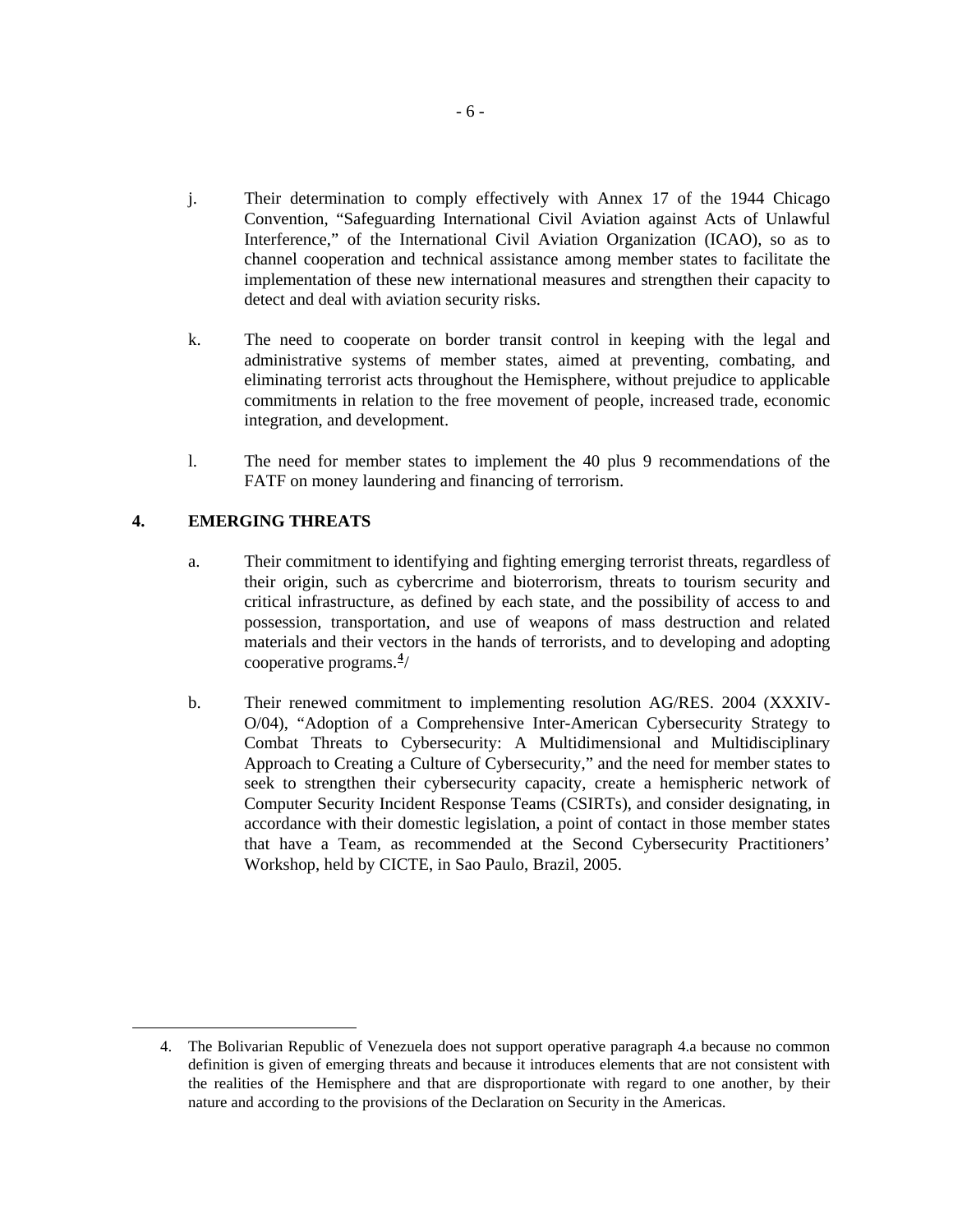- c. Their firm commitment to strengthening national and multilateral efforts to prevent, combat, and eliminate terrorist threats and attacks against financial, transportation, and telecommunications systems and attacks on critical infrastructure.
- d. Their commitment to initiate the development of security standards and practices related to tourism and recreational facilities in compliance with resolution AG/RES. 2137 (XXXV-O/05), through the implementation of a Pilot Project for the Security of Tourism and Recreational Facilities, involving six member states of the Caribbean in preparation for the Cricket World Cup 2007, and to hold a meeting of experts between July and September 2006 within the framework of the OAS, to evaluate the results of that Pilot Project and to make a diagnostic assessment of the realities and needs of this sector in the area of security as they relate to tourists and to tourism and recreational facilities in the Hemisphere
- e. Their commitment to implement resolution AG/RES. 2145 (XXXV-O/05), "Denying MANPADS to Terrorists: Control and Security of Man-Portable Air Defense Systems (MANPADS)," adopted by the OAS General Assembly at its thirty-fifth regular session, which is aimed at confronting the threat posed by terrorist acquisition of MANPADS, and at ensuring and maintaining effective physical security and management of MANPADS stockpiles to prevent the relocation, loss, theft, diversion, or unauthorized used of MANPADS.
- f. Their responsibility to implement United Nations Security Council resolution 1540 (2004), which seeks to prevent the possibility of access to, possession of, or use of materials and weapons of mass destruction and their means of transport by non-state agents.**[5](#page-7-0)/**

## **5. STRENGTHENING OF THE CICTE SECRETARIAT**

<span id="page-7-0"></span>**.** 

a. Their decision to recommend that the OAS Regular Fund contribute the necessary resources, subject to an evaluation by the Committee on Administrative and Budgetary Affairs, to provide the CICTE Secretariat with human and financial resources to ensure continuity in its endeavors and fulfillment of the programs and activities contained in the 2006-2007 Work Plan.

<sup>5.</sup> The Bolivarian Republic of Venezuela does not support operative paragraph 4.f as it considers that CICTE is not the appropriate forum to seriously address any of the topics contained in resolution 1540 of the United Nations, in view of its complexity, and because it firmly believes that CICTE's contribution should be aimed at promoting the spirit of the Treaty of Tlatelolco, which consolidated Latin America and the Caribbean as the first nuclear-weapon-free zone. This initiative would indeed help to combat and eradicate any nuclear threat in the Hemisphere.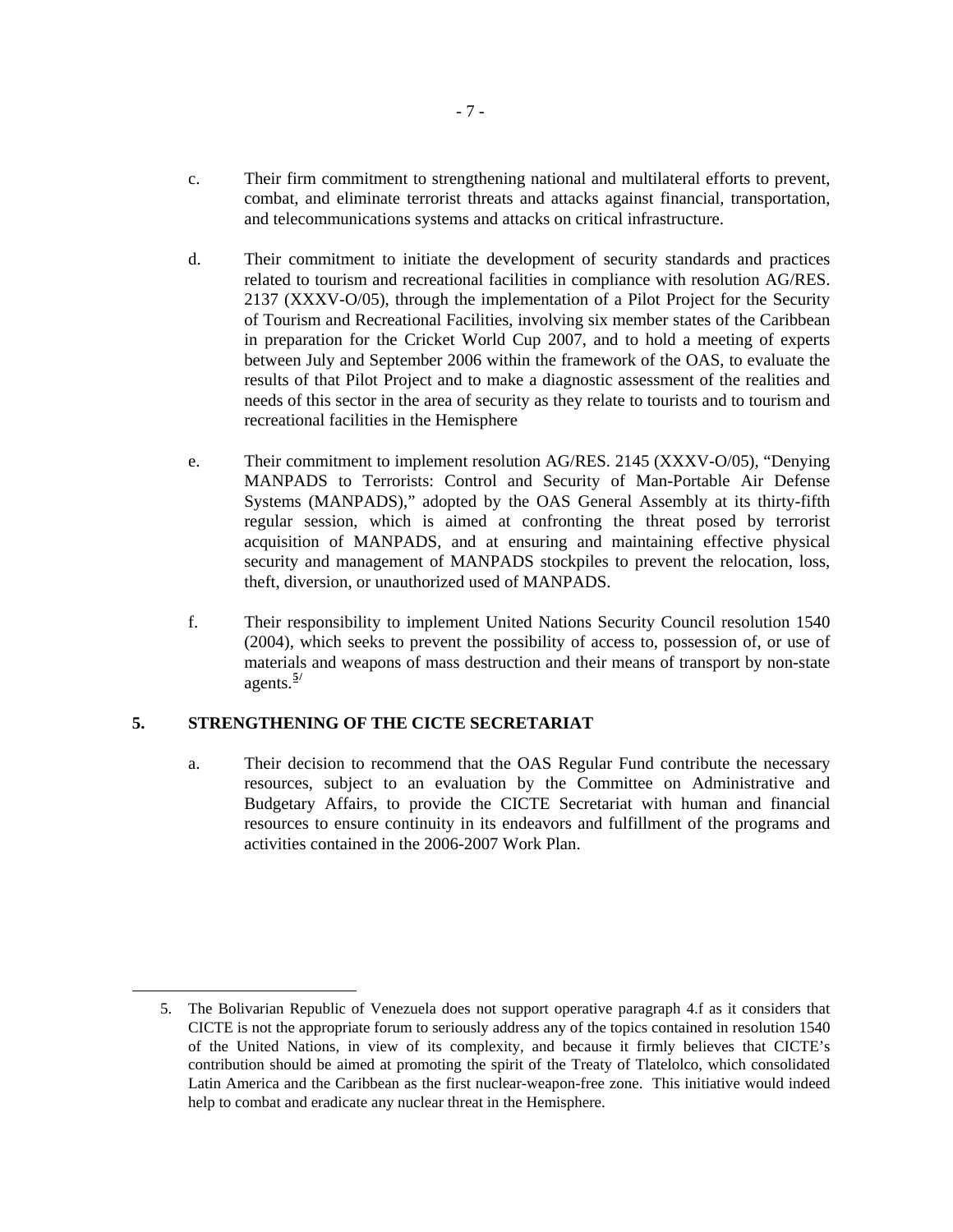- b. To reiterate the appeal to the member states, permanent observers, and pertinent international agencies that they provide, maintain, or increase, as appropriate, their voluntary financial and/or human resource contributions to CICTE, to facilitate the performance of its functions and promote the enhancement of its programs and the scope of its work.
- c. The need for the CICTE Secretariat to continue its programmatic work in coordination with other pertinent OAS organs, agencies, and entities, in particular, with the Inter-American Drug Abuse Control Commission, as appropriate, on the suppression of terrorist financing and on port security, so as to prevent the duplication of activities and optimize the programs carried out.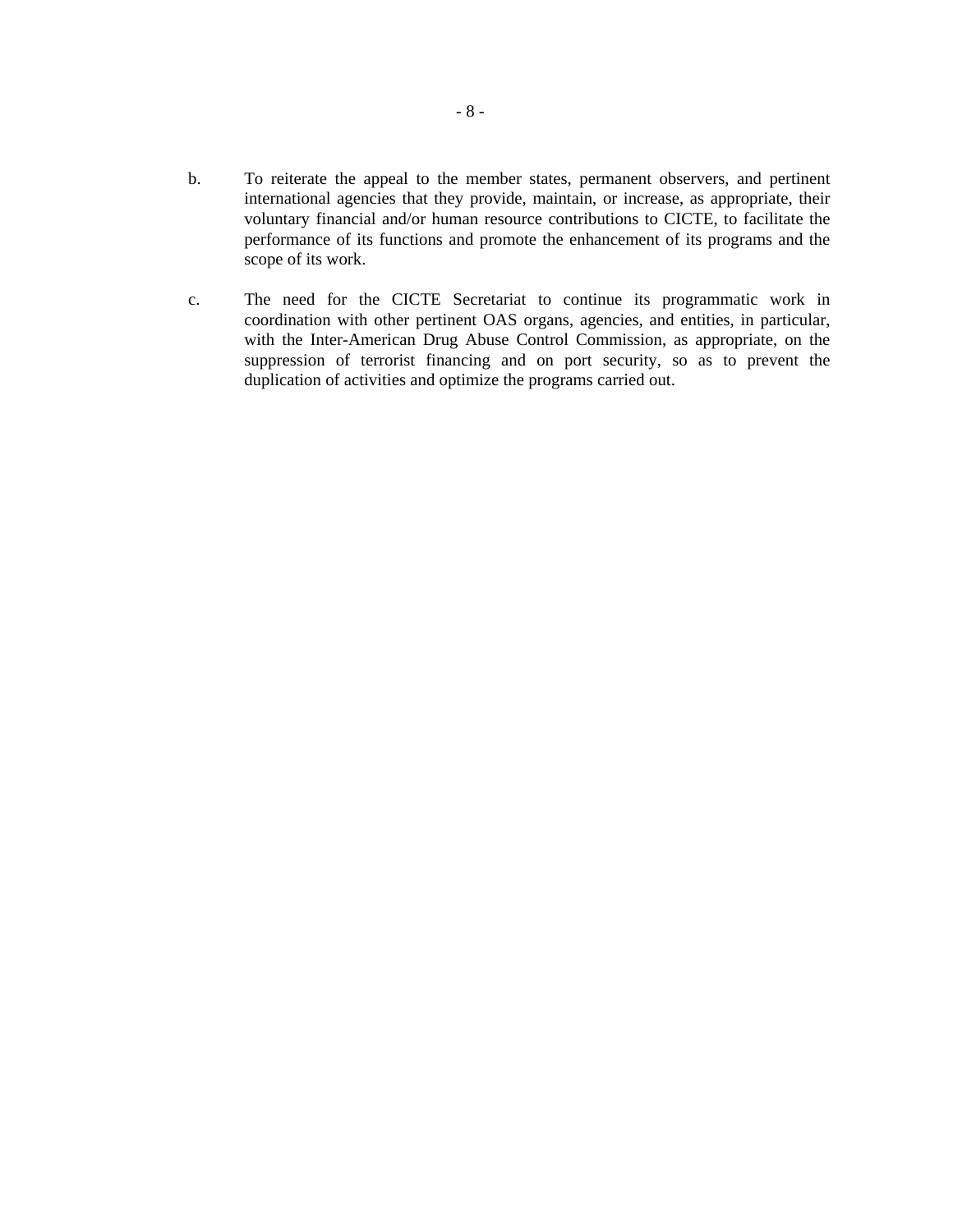# **UNITED NATIONS CONVENTIONS DEPOSITED WITH THE SECRETARY-GENERAL OF THE UNITED NATIONS**

- **1. Convention on the Prevention and Punishment of Crimes against Internationally Protected Persons, including Diplomatic Agents, adopted by the General Assembly of the United Nations on 14 December 1973**
- **2. International Convention against the Taking of Hostages, adopted by the General Assembly of the United Nations on 17 December 1979**
- **3. International Convention for the Suppression of Terrorist Bombings, adopted by the General Assembly of the United Nations on 15 December 1997**
- **4. International Convention for the Suppression of the Financing of Terrorism, adopted by the General Assembly of the United Nations on 9 December 1997.**
- **5. International Convention for the Suppression of Acts of Nuclear Terrorism New York, 13 April 2005**

#### **MULTILATERAL CONVENTIONS DEPOSITED WITH OTHER DEPOSITARIES**

- **6. Convention on Offences and Certain Other Acts Committed on Board Aircraft, signed at Tokyo on 14 September 1963**. *(Deposited with the Secretary-General of the International Civil Aviation Organization)*
- **7. Convention for the Suppression of Unlawful Seizure of Aircraft, signed at the Hague on 16 December 1970**. *(Deposited with the Governments of the Russian Federation, the United Kingdom and the United States of America)*
- **8. Convention for the Suppression of Unlawful Acts against the Safety of Civil Aviation, signed at Montreal on 23 September 1971**. *(Deposited with the Governments of the Russian Federation, the United Kingdom and the United States of America)*
- **9. Convention on the Physical Protection of Nuclear Material, signed at Vienna on 3 March 1980***. (Deposited with the Director-General of the International Atomic Energy Agency)*
- **10. Protocol on the Suppression of Unlawful Acts of Violence at Airports Serving International Civil Aviation, supplementary to the Convention for the Suppression of Unlawful Acts against the Safety of Civil Aviation, signed at Montreal on 24 February 1988**. *(Deposited with the Governments of the Russian Federation, the United Kingdom and the United States of America and with the Secretary-General of the International Civil Aviation Organization)*